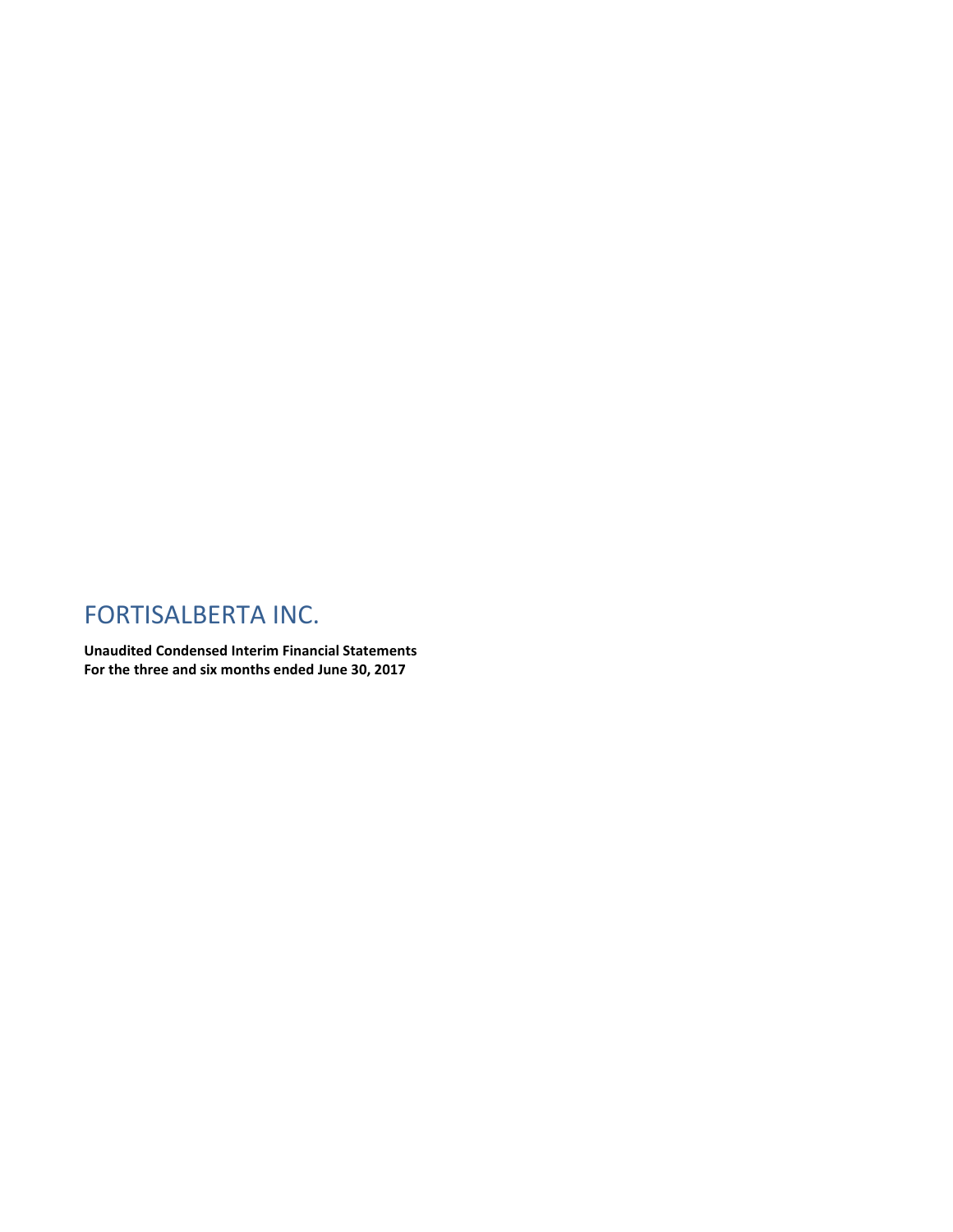## FORTISALBERTA INC. CONDENSED INTERIM BALANCE SHEETS (UNAUDITED)

| As at                                                                                      | <b>June 30,</b>      |     | December 31, |
|--------------------------------------------------------------------------------------------|----------------------|-----|--------------|
| (all amounts in thousands of Canadian dollars)                                             | 2017                 |     | 2016         |
|                                                                                            |                      |     |              |
| <b>Assets</b>                                                                              |                      |     |              |
| Current assets                                                                             |                      |     |              |
| Cash and cash equivalents                                                                  | \$<br>$15,465$ \$    |     |              |
| Restricted cash                                                                            | 3,933                |     | 3,933        |
| Accounts receivable                                                                        | 136,445              |     | 107,028      |
| Prepaids and deposits                                                                      | 6,930                |     | 3,486        |
| Income tax receivable                                                                      | 1,093                |     |              |
| Regulatory assets (note 3)                                                                 | 11,972               |     | 854          |
| <b>Total current assets</b>                                                                | 175,838              |     | 115,301      |
|                                                                                            |                      |     |              |
| Regulatory assets (note 3)                                                                 | 363,404              |     | 339,745      |
| Property, plant and equipment                                                              | 3,406,071            |     | 3,310,897    |
| Intangible assets                                                                          | 66,999               |     | 64,201       |
| Other assets                                                                               | 1,783                |     | 1,799        |
| Goodwill                                                                                   | 226,968              |     | 226,968      |
| <b>Total Assets</b>                                                                        | \$<br>4,241,063      | ۱\$ | 4,058,911    |
|                                                                                            |                      |     |              |
| Liabilities and Shareholder's Equity                                                       |                      |     |              |
| <b>Current liabilities</b>                                                                 |                      |     |              |
| Short-term borrowings                                                                      | \$<br>185,000 \$     |     | 92,610       |
| Accounts payable and other current liabilities                                             | 193,332              |     | 158,742      |
| Income tax payable                                                                         |                      |     | 1,927        |
| Regulatory liabilities (note 3)                                                            | 34,283               |     | 26,136       |
| Total current liabilities                                                                  | 412,615              |     | 279,415      |
|                                                                                            |                      |     |              |
| <b>Other liabilities</b>                                                                   | 16,031               |     | 16,390       |
| Regulatory liabilities (note 3)                                                            | 399,176              |     | 412,033      |
| Deferred income tax                                                                        | 263,911              |     | 244,927      |
| Long-term debt                                                                             | 1,819,704            |     | 1,819,478    |
| <b>Total Liabilities</b>                                                                   | 2,911,437            |     | 2,772,243    |
| Commitments and contingencies (note 7)                                                     |                      |     |              |
|                                                                                            |                      |     |              |
| <b>Shareholder's Equity</b>                                                                |                      |     |              |
| Share capital, no par value, unlimited authorized shares, 63 shares issued and outstanding | 173,848              |     | 173,848      |
| (December 31, 2016 - 63)                                                                   |                      |     |              |
| Additional paid-in capital                                                                 | 719,896              |     | 699,896      |
| Accumulated other comprehensive income                                                     | 1,378                |     | 1,329        |
| Retained earnings                                                                          | 434,504              |     | 411,595      |
| <b>Total Shareholder's Equity</b>                                                          | 1,329,626            |     | 1,286,668    |
| <b>Total Liabilities and Shareholder's Equity</b>                                          | \$<br>$4,241,063$ \$ |     | 4,058,911    |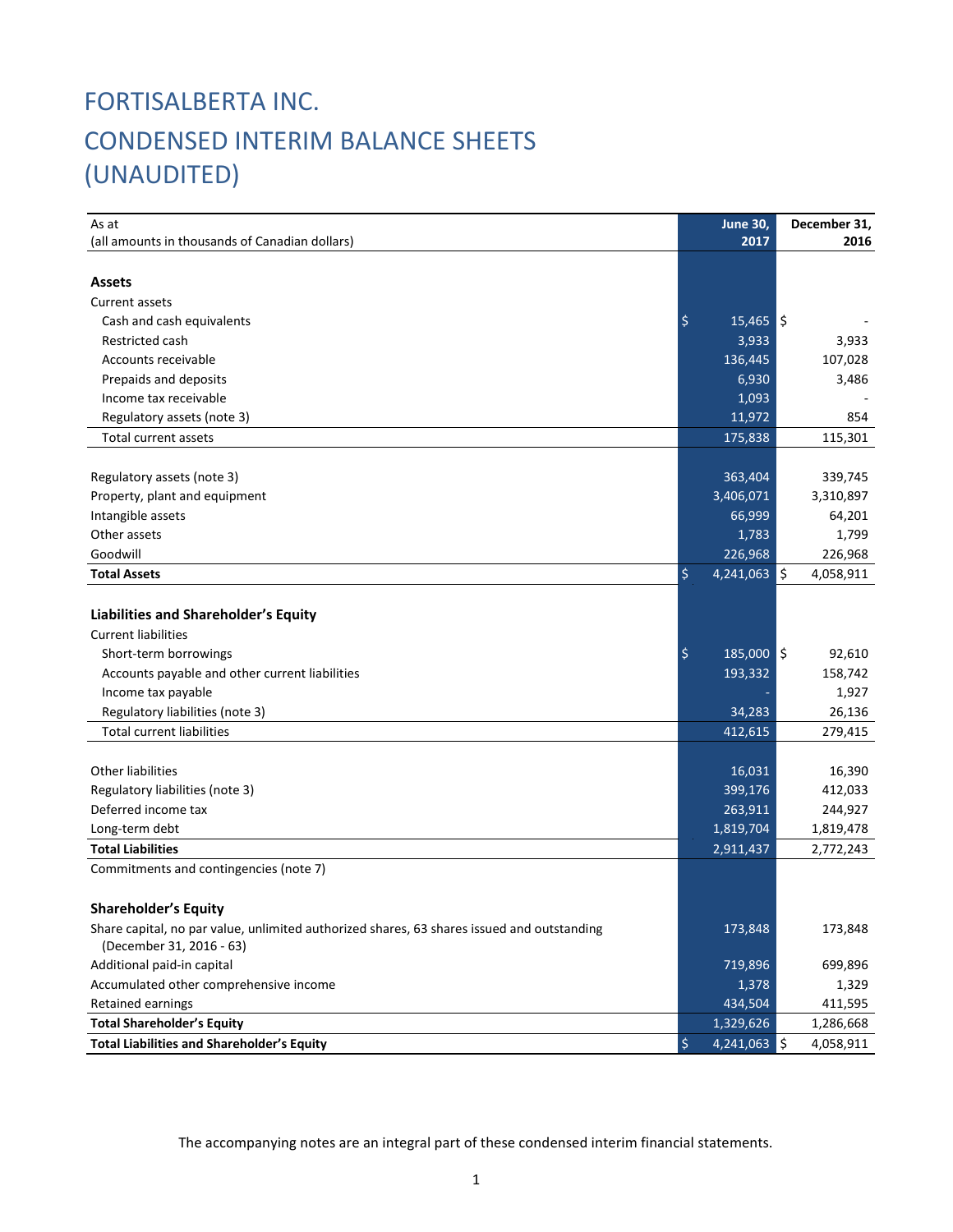## FORTISALBERTA INC. CONDENSED INTERIM STATEMENTS OF INCOME AND COMPREHENSIVE INCOME (UNAUDITED)

|                                                           | Three months ended      |    |                 | Six months ended               |     |          |  |  |
|-----------------------------------------------------------|-------------------------|----|-----------------|--------------------------------|-----|----------|--|--|
|                                                           |                         |    | <b>June 30,</b> | <b>June 30,</b>                |     |          |  |  |
| (all amounts in thousands of Canadian dollars)            | 2017                    |    | 2016            | 2017                           |     | 2016     |  |  |
|                                                           |                         |    |                 |                                |     |          |  |  |
| <b>Revenues</b>                                           |                         |    |                 |                                |     |          |  |  |
| Electric rate revenue                                     | $\zeta$<br>$145,235$ \$ |    | $139,783$ \$    | $288,687$ $\sqrt{\phantom{1}}$ |     | 278,648  |  |  |
| Other revenue                                             | 3,426                   |    | 4,023           | 6,877                          |     | 7,149    |  |  |
| <b>Total Revenues</b>                                     | 148,661                 |    | 143,806         | 295,564                        |     | 285,797  |  |  |
|                                                           |                         |    |                 |                                |     |          |  |  |
| <b>Expenses</b>                                           |                         |    |                 |                                |     |          |  |  |
| Cost of sales (exclusive of items shown separately below) | 47,758                  |    | 46,810          | 99,665                         |     | 94,505   |  |  |
| Depreciation                                              | 43,885                  |    | 42,742          | 90,290                         |     | 84,987   |  |  |
| Amortization                                              | 2,490                   |    | 2,685           | 4,937                          |     | 5,326    |  |  |
| <b>Total Expenses</b>                                     | 94,133                  |    | 92,237          | 194,892                        |     | 184,818  |  |  |
|                                                           |                         |    |                 |                                |     |          |  |  |
| Other income                                              |                         |    | $\blacksquare$  | 888                            |     | 1,657    |  |  |
| Income before interest expense and income tax             | 54,528                  |    | 51,569          | 101,560                        |     | 102,636  |  |  |
| Interest expense                                          | 23,335                  |    | 21,684          | 45,807                         |     | 41,752   |  |  |
| Income before income tax                                  | 31,193                  |    | 29,885          | 55,753                         |     | 60,884   |  |  |
| Income tax                                                |                         |    |                 |                                |     |          |  |  |
| Current income tax recovery                               | (244)                   |    | (2,638)         | (854)                          |     | (2, 391) |  |  |
| Deferred income tax expense                               | 273                     |    | 2,910           | 1,198                          |     | 2,730    |  |  |
| <b>Total Income Tax</b>                                   |                         | 29 | 272             | 344                            |     | 339      |  |  |
| <b>Net Income</b>                                         | \$<br>31,164            |    | l\$<br>29,613   | l \$<br>55,409                 | ١ś  | 60,545   |  |  |
| Other comprehensive income                                |                         |    |                 |                                |     |          |  |  |
| Reclassification of other post-employment benefit items   |                         | 25 | 63              | 49                             |     | 126      |  |  |
| <b>Comprehensive Income</b>                               | $\frac{1}{2}$<br>31,189 |    | \$<br>29,676    | $\frac{1}{2}$<br>55,458        | l\$ | 60,671   |  |  |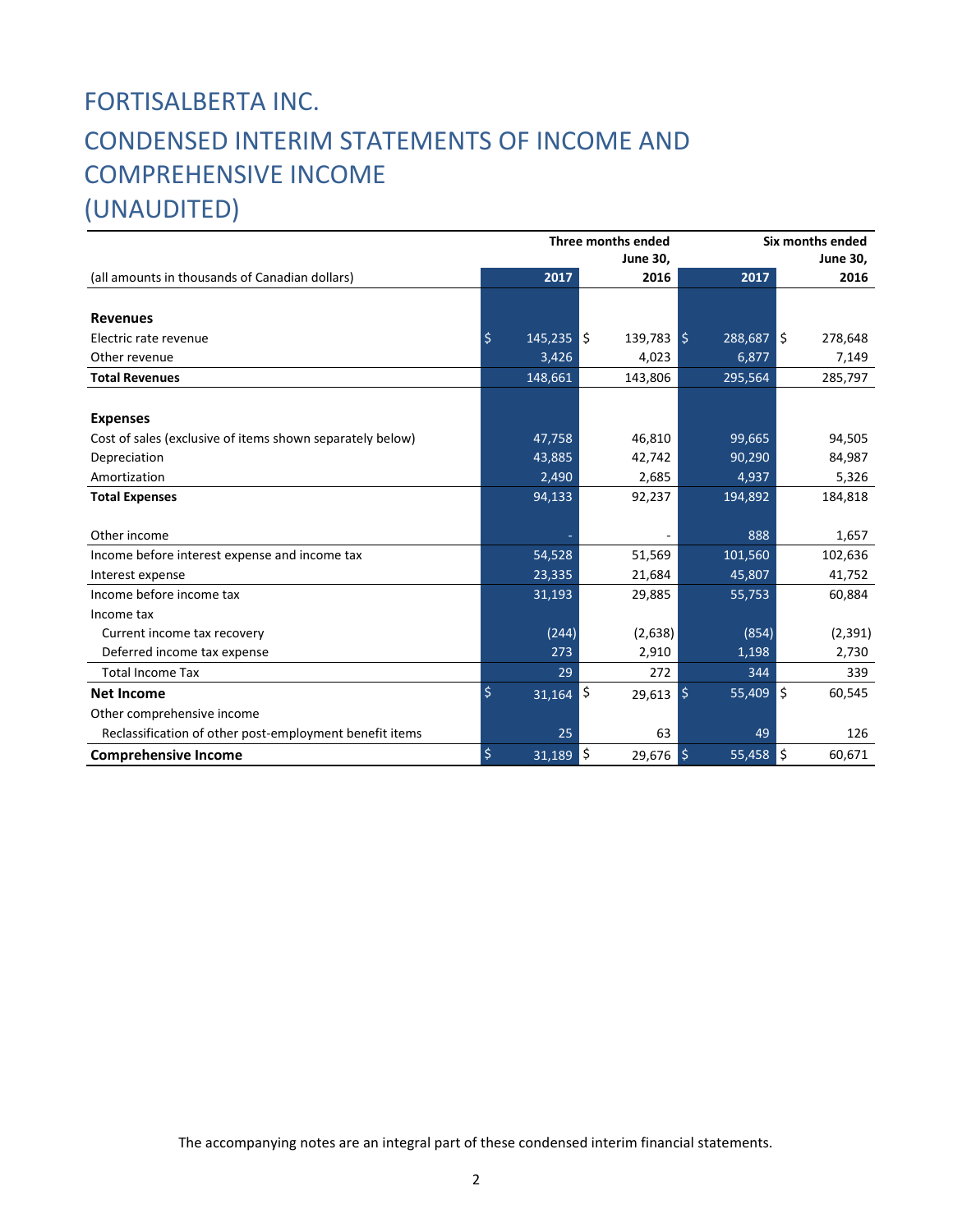# FORTISALBERTA INC. CONDENSED INTERIM STATEMENTS OF CHANGES IN SHAREHOLDER'S EQUITY

(UNAUDITED)

|                                                         |                    | <b>Three Months Ended</b> |     |                 | <b>Six Months Ended</b> |                         |     |                 |
|---------------------------------------------------------|--------------------|---------------------------|-----|-----------------|-------------------------|-------------------------|-----|-----------------|
|                                                         |                    |                           |     | <b>June 30,</b> |                         |                         |     | <b>June 30,</b> |
| (all amounts in thousands of Canadian dollars)          |                    | 2017                      |     | 2016            |                         | 2017                    |     | 2016            |
|                                                         |                    |                           |     |                 |                         |                         |     |                 |
| <b>Share Capital</b>                                    |                    |                           |     |                 |                         |                         |     |                 |
| Balance, beginning of period                            | \$                 | $173,848$ \$              |     | $173,848$ \$    |                         | $173,848$ $\frac{1}{5}$ |     | 173,848         |
| Share capital issued                                    |                    |                           |     |                 |                         |                         |     |                 |
| Balance, end of period                                  | \$                 | 173,848                   | l\$ | 173,848         | $\zeta$                 | 173,848                 | \$  | 173,848         |
|                                                         |                    |                           |     |                 |                         |                         |     |                 |
| <b>Additional Paid-in Capital</b>                       |                    |                           |     |                 |                         |                         |     |                 |
| Balance, beginning of period                            | \$                 | $699,896$ $\sqrt{5}$      |     | $689,896$ \$    |                         | $699,896$ \$            |     | 689,896         |
| <b>Equity contributions</b>                             |                    | 20,000                    |     | 10,000          |                         | 20,000                  |     | 10,000          |
| Balance, end of period                                  | \$                 | $719,896$ \$              |     | 699,896 \$      |                         | 719,896                 | ١\$ | 699,896         |
|                                                         |                    |                           |     |                 |                         |                         |     |                 |
| <b>Accumulated Other Comprehensive Income (Loss)</b>    |                    |                           |     |                 |                         |                         |     |                 |
| Balance, beginning of period                            | \$                 | 1,353                     | l\$ | $(2,335)$ \$    |                         | $1,329$ \$              |     | (2,398)         |
| Reclassification of other post-employment benefit items |                    | 25                        |     | 63              |                         | 49                      |     | 126             |
| Balance, end of period                                  | $\ddot{\varsigma}$ | $1,378$ \$                |     | $(2,272)$ \$    |                         | 1,378                   | l\$ | (2,272)         |
|                                                         |                    |                           |     |                 |                         |                         |     |                 |
| <b>Retained Earnings</b>                                |                    |                           |     |                 |                         |                         |     |                 |
| Balance, beginning of period                            | \$                 | 419,590 \$                |     | $444,333$ \$    |                         | $411,595$ \$            |     | 429,651         |
| Net income                                              |                    | 31,164                    |     | 29,613          |                         | 55,409                  |     | 60,545          |
| <b>Dividends</b>                                        |                    | (16, 250)                 |     | (16, 250)       |                         | (32,500)                |     | (32, 500)       |
| Balance, end of period                                  | \$                 | 434,504                   | ls. | 457,696         | $\mathsf{S}$            | 434,504                 | l\$ | 457,696         |
| <b>Total Shareholder's Equity</b>                       | \$                 | $1,329,626$ \$            |     | 1,329,168       | \$                      | 1,329,626               | \$  | 1,329,168       |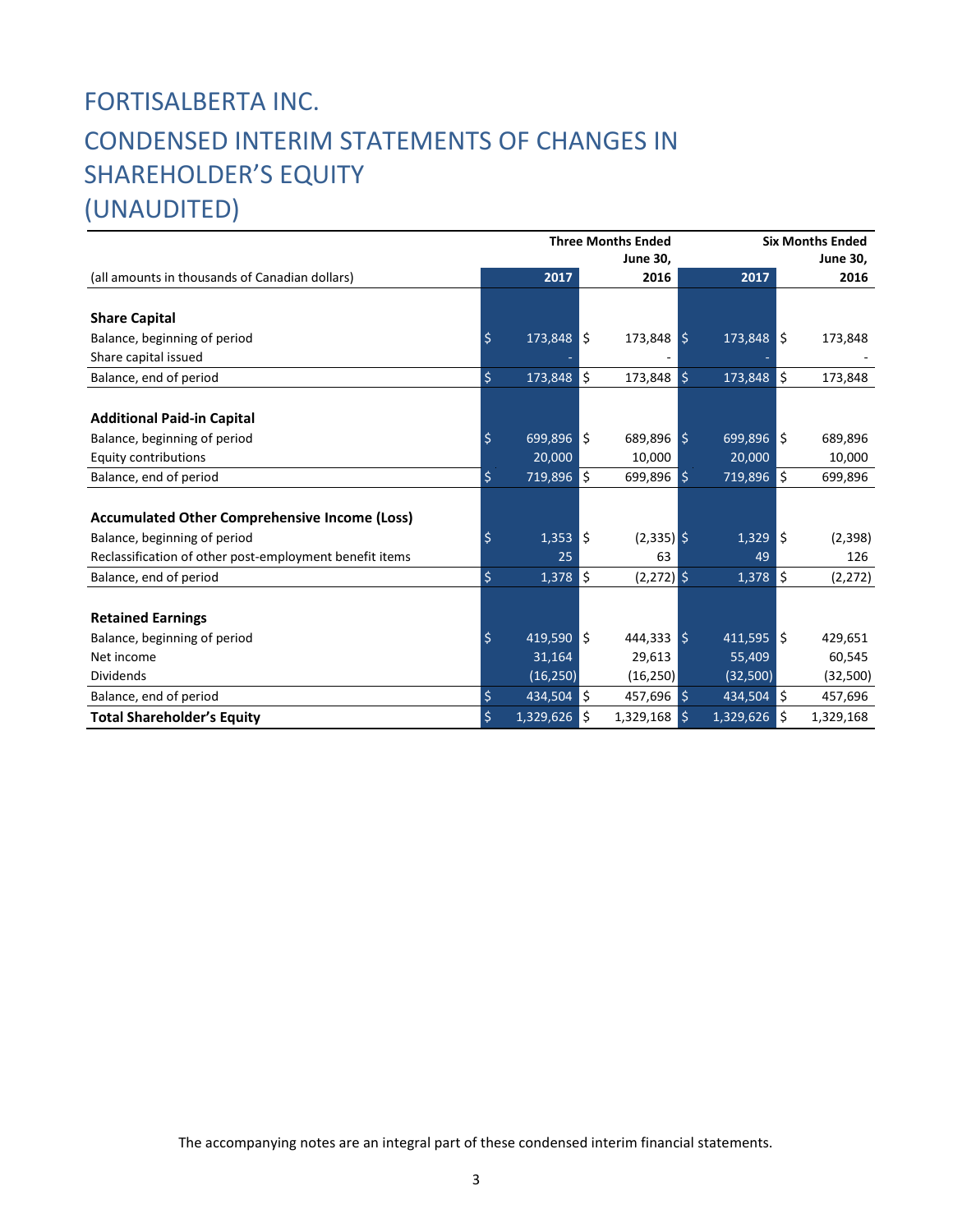# FORTISALBERTA INC. CONDENSED INTERIM STATEMENTS OF CASH FLOWS (UNAUDITED)

| <b>June 30,</b><br>June 30,<br>2017<br>2016<br>2017<br>2016<br>(all amounts in thousands of Canadian dollars)<br><b>Operating Activities</b><br>\$<br>l\$<br>Net income<br>31,164<br>$29,613$ \$<br>$55,409$ \$<br>60,545<br>Adjustments for non-cash items included in net income:<br>43,885<br>90,290<br>84,987<br>Depreciation<br>42,742<br>Amortization<br>2,666<br>2,872<br>5,289<br>5,697<br>2,910<br>Deferred income tax<br>273<br>1,198<br>2,730<br>Equity component of allowance for funds used during<br>(888)<br>(1,657)<br>construction<br>(12,680)<br>Change in long-term regulatory assets and liabilities<br>(11, 757)<br>(25,908)<br>(22, 165)<br>Change in other non-current operating assets and liabilities<br>96<br>(44)<br>(363)<br>(207)<br>(12,091)<br>(5,821)<br>(7,030)<br>Change in non-cash operating working capital (note 8)<br>8,208<br>54,236<br>117,997<br>Cash from operating activities<br>59,592<br>138,138<br><b>Investing Activities</b><br>(188, 438)<br>Additions to property, plant and equipment<br>(97, 890)<br>(81, 270)<br>(155, 256)<br>6,698<br>1,870<br>7,319<br>Customer contributions for property, plant and equipment<br>11,912<br>Additions to intangible assets<br>(3.973)<br>(4, 972)<br>(6,824)<br>(10, 483)<br>Proceeds from the sale of property, plant and equipment<br>546<br>366<br>661<br>1,225<br>Net change in employee loans<br>107<br>6<br>(220)<br>(361)<br>(84,000)<br>(182, 345)<br>(94, 512)<br>(158, 120)<br>Cash used in investing activities<br><b>Financing Activities</b><br>Change in short-term borrowings<br>(7, 964)<br>(14, 295)<br>(2,610)<br>(24, 136)<br>Long-term debt issuance costs<br>(2)<br>(79)<br>Net borrowings under committed credit facility<br>59,955<br>44,955<br>94,923<br>61,955<br>Dividends paid<br>(16, 250)<br>(16, 250)<br>(32,500)<br>(32,500)<br>20,000<br><b>Equity contributions</b><br>10,000<br>20,000<br>10,000<br>Cash from financing activities<br>55,741<br>24,408<br>79,813<br>15,240<br>Change in cash and cash equivalents<br>15,465<br>15,465<br>(4, 742)<br>Cash and cash equivalents, beginning of period<br>4,742<br>$15,465$ \$ |                                          |              | <b>Three Months Ended</b> | <b>Six Months Ended</b> |  |  |  |  |
|---------------------------------------------------------------------------------------------------------------------------------------------------------------------------------------------------------------------------------------------------------------------------------------------------------------------------------------------------------------------------------------------------------------------------------------------------------------------------------------------------------------------------------------------------------------------------------------------------------------------------------------------------------------------------------------------------------------------------------------------------------------------------------------------------------------------------------------------------------------------------------------------------------------------------------------------------------------------------------------------------------------------------------------------------------------------------------------------------------------------------------------------------------------------------------------------------------------------------------------------------------------------------------------------------------------------------------------------------------------------------------------------------------------------------------------------------------------------------------------------------------------------------------------------------------------------------------------------------------------------------------------------------------------------------------------------------------------------------------------------------------------------------------------------------------------------------------------------------------------------------------------------------------------------------------------------------------------------------------------------------------------------------------------------------------------------------------------------------------------------------------------------------------|------------------------------------------|--------------|---------------------------|-------------------------|--|--|--|--|
|                                                                                                                                                                                                                                                                                                                                                                                                                                                                                                                                                                                                                                                                                                                                                                                                                                                                                                                                                                                                                                                                                                                                                                                                                                                                                                                                                                                                                                                                                                                                                                                                                                                                                                                                                                                                                                                                                                                                                                                                                                                                                                                                                         |                                          |              |                           |                         |  |  |  |  |
|                                                                                                                                                                                                                                                                                                                                                                                                                                                                                                                                                                                                                                                                                                                                                                                                                                                                                                                                                                                                                                                                                                                                                                                                                                                                                                                                                                                                                                                                                                                                                                                                                                                                                                                                                                                                                                                                                                                                                                                                                                                                                                                                                         |                                          |              |                           |                         |  |  |  |  |
|                                                                                                                                                                                                                                                                                                                                                                                                                                                                                                                                                                                                                                                                                                                                                                                                                                                                                                                                                                                                                                                                                                                                                                                                                                                                                                                                                                                                                                                                                                                                                                                                                                                                                                                                                                                                                                                                                                                                                                                                                                                                                                                                                         |                                          |              |                           |                         |  |  |  |  |
|                                                                                                                                                                                                                                                                                                                                                                                                                                                                                                                                                                                                                                                                                                                                                                                                                                                                                                                                                                                                                                                                                                                                                                                                                                                                                                                                                                                                                                                                                                                                                                                                                                                                                                                                                                                                                                                                                                                                                                                                                                                                                                                                                         |                                          |              |                           |                         |  |  |  |  |
|                                                                                                                                                                                                                                                                                                                                                                                                                                                                                                                                                                                                                                                                                                                                                                                                                                                                                                                                                                                                                                                                                                                                                                                                                                                                                                                                                                                                                                                                                                                                                                                                                                                                                                                                                                                                                                                                                                                                                                                                                                                                                                                                                         |                                          |              |                           |                         |  |  |  |  |
|                                                                                                                                                                                                                                                                                                                                                                                                                                                                                                                                                                                                                                                                                                                                                                                                                                                                                                                                                                                                                                                                                                                                                                                                                                                                                                                                                                                                                                                                                                                                                                                                                                                                                                                                                                                                                                                                                                                                                                                                                                                                                                                                                         |                                          |              |                           |                         |  |  |  |  |
|                                                                                                                                                                                                                                                                                                                                                                                                                                                                                                                                                                                                                                                                                                                                                                                                                                                                                                                                                                                                                                                                                                                                                                                                                                                                                                                                                                                                                                                                                                                                                                                                                                                                                                                                                                                                                                                                                                                                                                                                                                                                                                                                                         |                                          |              |                           |                         |  |  |  |  |
|                                                                                                                                                                                                                                                                                                                                                                                                                                                                                                                                                                                                                                                                                                                                                                                                                                                                                                                                                                                                                                                                                                                                                                                                                                                                                                                                                                                                                                                                                                                                                                                                                                                                                                                                                                                                                                                                                                                                                                                                                                                                                                                                                         |                                          |              |                           |                         |  |  |  |  |
|                                                                                                                                                                                                                                                                                                                                                                                                                                                                                                                                                                                                                                                                                                                                                                                                                                                                                                                                                                                                                                                                                                                                                                                                                                                                                                                                                                                                                                                                                                                                                                                                                                                                                                                                                                                                                                                                                                                                                                                                                                                                                                                                                         |                                          |              |                           |                         |  |  |  |  |
|                                                                                                                                                                                                                                                                                                                                                                                                                                                                                                                                                                                                                                                                                                                                                                                                                                                                                                                                                                                                                                                                                                                                                                                                                                                                                                                                                                                                                                                                                                                                                                                                                                                                                                                                                                                                                                                                                                                                                                                                                                                                                                                                                         |                                          |              |                           |                         |  |  |  |  |
|                                                                                                                                                                                                                                                                                                                                                                                                                                                                                                                                                                                                                                                                                                                                                                                                                                                                                                                                                                                                                                                                                                                                                                                                                                                                                                                                                                                                                                                                                                                                                                                                                                                                                                                                                                                                                                                                                                                                                                                                                                                                                                                                                         |                                          |              |                           |                         |  |  |  |  |
|                                                                                                                                                                                                                                                                                                                                                                                                                                                                                                                                                                                                                                                                                                                                                                                                                                                                                                                                                                                                                                                                                                                                                                                                                                                                                                                                                                                                                                                                                                                                                                                                                                                                                                                                                                                                                                                                                                                                                                                                                                                                                                                                                         |                                          |              |                           |                         |  |  |  |  |
|                                                                                                                                                                                                                                                                                                                                                                                                                                                                                                                                                                                                                                                                                                                                                                                                                                                                                                                                                                                                                                                                                                                                                                                                                                                                                                                                                                                                                                                                                                                                                                                                                                                                                                                                                                                                                                                                                                                                                                                                                                                                                                                                                         |                                          |              |                           |                         |  |  |  |  |
|                                                                                                                                                                                                                                                                                                                                                                                                                                                                                                                                                                                                                                                                                                                                                                                                                                                                                                                                                                                                                                                                                                                                                                                                                                                                                                                                                                                                                                                                                                                                                                                                                                                                                                                                                                                                                                                                                                                                                                                                                                                                                                                                                         |                                          |              |                           |                         |  |  |  |  |
|                                                                                                                                                                                                                                                                                                                                                                                                                                                                                                                                                                                                                                                                                                                                                                                                                                                                                                                                                                                                                                                                                                                                                                                                                                                                                                                                                                                                                                                                                                                                                                                                                                                                                                                                                                                                                                                                                                                                                                                                                                                                                                                                                         |                                          |              |                           |                         |  |  |  |  |
|                                                                                                                                                                                                                                                                                                                                                                                                                                                                                                                                                                                                                                                                                                                                                                                                                                                                                                                                                                                                                                                                                                                                                                                                                                                                                                                                                                                                                                                                                                                                                                                                                                                                                                                                                                                                                                                                                                                                                                                                                                                                                                                                                         |                                          |              |                           |                         |  |  |  |  |
|                                                                                                                                                                                                                                                                                                                                                                                                                                                                                                                                                                                                                                                                                                                                                                                                                                                                                                                                                                                                                                                                                                                                                                                                                                                                                                                                                                                                                                                                                                                                                                                                                                                                                                                                                                                                                                                                                                                                                                                                                                                                                                                                                         |                                          |              |                           |                         |  |  |  |  |
|                                                                                                                                                                                                                                                                                                                                                                                                                                                                                                                                                                                                                                                                                                                                                                                                                                                                                                                                                                                                                                                                                                                                                                                                                                                                                                                                                                                                                                                                                                                                                                                                                                                                                                                                                                                                                                                                                                                                                                                                                                                                                                                                                         |                                          |              |                           |                         |  |  |  |  |
|                                                                                                                                                                                                                                                                                                                                                                                                                                                                                                                                                                                                                                                                                                                                                                                                                                                                                                                                                                                                                                                                                                                                                                                                                                                                                                                                                                                                                                                                                                                                                                                                                                                                                                                                                                                                                                                                                                                                                                                                                                                                                                                                                         |                                          |              |                           |                         |  |  |  |  |
|                                                                                                                                                                                                                                                                                                                                                                                                                                                                                                                                                                                                                                                                                                                                                                                                                                                                                                                                                                                                                                                                                                                                                                                                                                                                                                                                                                                                                                                                                                                                                                                                                                                                                                                                                                                                                                                                                                                                                                                                                                                                                                                                                         |                                          |              |                           |                         |  |  |  |  |
|                                                                                                                                                                                                                                                                                                                                                                                                                                                                                                                                                                                                                                                                                                                                                                                                                                                                                                                                                                                                                                                                                                                                                                                                                                                                                                                                                                                                                                                                                                                                                                                                                                                                                                                                                                                                                                                                                                                                                                                                                                                                                                                                                         |                                          |              |                           |                         |  |  |  |  |
|                                                                                                                                                                                                                                                                                                                                                                                                                                                                                                                                                                                                                                                                                                                                                                                                                                                                                                                                                                                                                                                                                                                                                                                                                                                                                                                                                                                                                                                                                                                                                                                                                                                                                                                                                                                                                                                                                                                                                                                                                                                                                                                                                         |                                          |              |                           |                         |  |  |  |  |
|                                                                                                                                                                                                                                                                                                                                                                                                                                                                                                                                                                                                                                                                                                                                                                                                                                                                                                                                                                                                                                                                                                                                                                                                                                                                                                                                                                                                                                                                                                                                                                                                                                                                                                                                                                                                                                                                                                                                                                                                                                                                                                                                                         |                                          |              |                           |                         |  |  |  |  |
|                                                                                                                                                                                                                                                                                                                                                                                                                                                                                                                                                                                                                                                                                                                                                                                                                                                                                                                                                                                                                                                                                                                                                                                                                                                                                                                                                                                                                                                                                                                                                                                                                                                                                                                                                                                                                                                                                                                                                                                                                                                                                                                                                         |                                          |              |                           |                         |  |  |  |  |
|                                                                                                                                                                                                                                                                                                                                                                                                                                                                                                                                                                                                                                                                                                                                                                                                                                                                                                                                                                                                                                                                                                                                                                                                                                                                                                                                                                                                                                                                                                                                                                                                                                                                                                                                                                                                                                                                                                                                                                                                                                                                                                                                                         |                                          |              |                           |                         |  |  |  |  |
|                                                                                                                                                                                                                                                                                                                                                                                                                                                                                                                                                                                                                                                                                                                                                                                                                                                                                                                                                                                                                                                                                                                                                                                                                                                                                                                                                                                                                                                                                                                                                                                                                                                                                                                                                                                                                                                                                                                                                                                                                                                                                                                                                         |                                          |              |                           |                         |  |  |  |  |
|                                                                                                                                                                                                                                                                                                                                                                                                                                                                                                                                                                                                                                                                                                                                                                                                                                                                                                                                                                                                                                                                                                                                                                                                                                                                                                                                                                                                                                                                                                                                                                                                                                                                                                                                                                                                                                                                                                                                                                                                                                                                                                                                                         |                                          |              |                           |                         |  |  |  |  |
|                                                                                                                                                                                                                                                                                                                                                                                                                                                                                                                                                                                                                                                                                                                                                                                                                                                                                                                                                                                                                                                                                                                                                                                                                                                                                                                                                                                                                                                                                                                                                                                                                                                                                                                                                                                                                                                                                                                                                                                                                                                                                                                                                         |                                          |              |                           |                         |  |  |  |  |
|                                                                                                                                                                                                                                                                                                                                                                                                                                                                                                                                                                                                                                                                                                                                                                                                                                                                                                                                                                                                                                                                                                                                                                                                                                                                                                                                                                                                                                                                                                                                                                                                                                                                                                                                                                                                                                                                                                                                                                                                                                                                                                                                                         |                                          |              |                           |                         |  |  |  |  |
|                                                                                                                                                                                                                                                                                                                                                                                                                                                                                                                                                                                                                                                                                                                                                                                                                                                                                                                                                                                                                                                                                                                                                                                                                                                                                                                                                                                                                                                                                                                                                                                                                                                                                                                                                                                                                                                                                                                                                                                                                                                                                                                                                         |                                          |              |                           |                         |  |  |  |  |
|                                                                                                                                                                                                                                                                                                                                                                                                                                                                                                                                                                                                                                                                                                                                                                                                                                                                                                                                                                                                                                                                                                                                                                                                                                                                                                                                                                                                                                                                                                                                                                                                                                                                                                                                                                                                                                                                                                                                                                                                                                                                                                                                                         |                                          |              |                           |                         |  |  |  |  |
|                                                                                                                                                                                                                                                                                                                                                                                                                                                                                                                                                                                                                                                                                                                                                                                                                                                                                                                                                                                                                                                                                                                                                                                                                                                                                                                                                                                                                                                                                                                                                                                                                                                                                                                                                                                                                                                                                                                                                                                                                                                                                                                                                         |                                          |              |                           |                         |  |  |  |  |
|                                                                                                                                                                                                                                                                                                                                                                                                                                                                                                                                                                                                                                                                                                                                                                                                                                                                                                                                                                                                                                                                                                                                                                                                                                                                                                                                                                                                                                                                                                                                                                                                                                                                                                                                                                                                                                                                                                                                                                                                                                                                                                                                                         | Cash and cash equivalents, end of period | \$<br>15,465 | ١s                        | $\ddot{\varsigma}$      |  |  |  |  |

*Supplemental cash flow information (note 8)*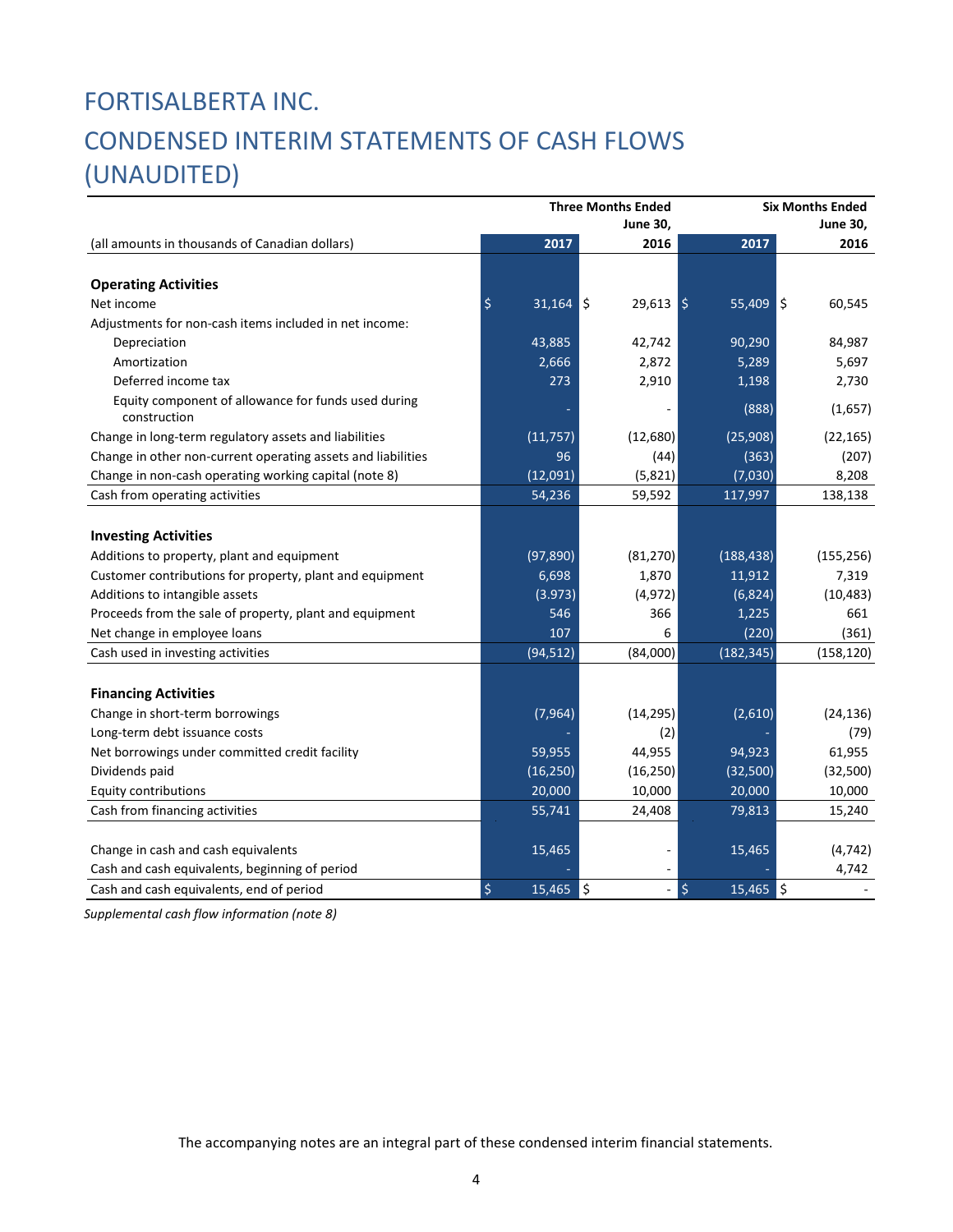## NOTES TO THE CONDENSED INTERIM FINANCIAL STATEMENTS (UNAUDITED)

### 1. ENTITY DEFINITION AND NATURE OF OPERATIONS

FortisAlberta Inc. (the "Corporation" or "FortisAlberta") is a regulated electricity distribution utility in the Province of Alberta. Its business is the ownership and operation of electricity facilities that distribute electricity generated by other market participants from high-voltage transmission substations to end-use customers. The Corporation does not own or operate generation or transmission assets and is not involved in the direct sale of electricity. It is intended that the Corporation remain a regulated electricity utility for the foreseeable future, focusing on the delivery of safe, reliable and cost-effective electricity services to its customers in Alberta.

The Corporation is regulated by the Alberta Utilities Commission (the "AUC") pursuant to the *Alberta Utilities Commission Act* (the "*AUC Act*"). The AUC's jurisdiction, pursuant to the *Electric Utilities Act* (the "*EUA*"), the *Public Utilities Act*, the *Hydro and Electric Energy Act* and the *AUC Act*, includes the approval of distribution tariffs for regulated distribution utilities such as the Corporation including the rates and terms and conditions on which service is to be provided by those utilities.

The Corporation is an indirect, wholly-owned subsidiary of Fortis Inc. (''Fortis''). Fortis is a leader in the North American electric and gas utility business, serving customers across Canada and in the United States and the Caribbean.

### 2. SUMMARY OF SIGNIFICANT ACCOUNTING POLICIES

#### **(a) Basis of Presentation**

These condensed interim financial statements have been prepared by management in accordance with accounting principles generally accepted in the United States of America ("US GAAP") as codified in the Financial Accounting Standards Board ("FASB") Accounting Standards Codification ("ASC"). In 2014, Canadian securities regulators approved the extension of the Corporation's exemptive relief to continue reporting under US GAAP rather than International Financial Reporting Standards ("IFRS") until the earlier of January 1, 2019 and the effective date prescribed by the International Accounting Standards Board for the mandatory application of a standard within IFRS specific to entities with activities subject to rate regulation. The preparation of financial statements in accordance with US GAAP requires management to make estimates and judgments that affect the reported amounts of assets and liabilities and the disclosure of contingent assets and liabilities at the date of the financial statements, and the reported amounts of revenues and expenses during the reporting periods. Certain estimates are necessary since the regulatory environment in which the Corporation operates often requires amounts to be recorded at estimated values until finalization and adjustments, if any, are determined pursuant to subsequent regulatory decisions or other regulatory proceedings. Significant accounting estimates made by management include income tax, contingent liabilities due to general litigation, depreciation, amortization, employee future benefits, goodwill impairment, accrued revenue, expense accruals and other items impacted by regulation. Due to the inherent uncertainty in making such estimates, actual results reported in future periods could differ materially from those estimated. There were no material changes to the Corporation's significant accounting estimates during the three and six months ended June 30, 2017.

These unaudited condensed interim financial statements of the Corporation do not include all disclosures required under US GAAP for annual financial statements and should be read in conjunction with the audited financial statements and notes thereto for the year ended December 31, 2016. In management's opinion, the unaudited condensed interim financial statements reflect all normal recurring adjustments that are necessary to fairly present the Corporation's results of operations and financial position. Operating results for the six months ended June 30, 2017 are not necessarily indicative of the results expected for the full year ending December 31, 2017.

#### **(b) Regulation**

The Corporation is regulated by the AUC, pursuant to the *EUA*, the *Public Utilities Act*, the *Hydro and Electric Energy Act* and the *AUC Act*. The AUC administers these acts and regulations covering such matters as revenue requirements, customer rates, construction of assets, operations and financing. The timing of recognition of certain assets, liabilities, revenues and expenses as a result of regulation may differ from that otherwise expected using US GAAP for entities not subject to rate regulation.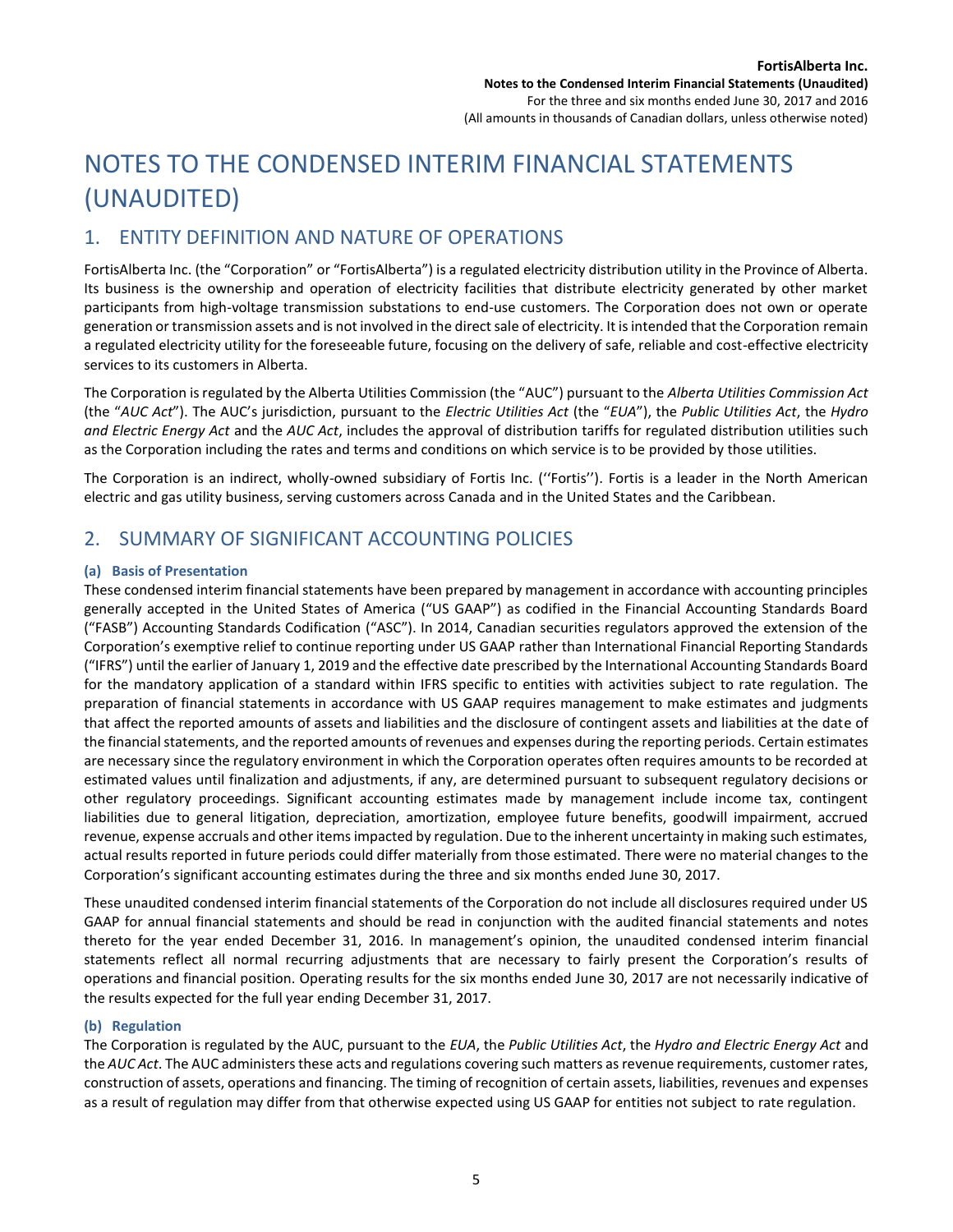#### **(b) Regulation (cont'd)**

Effective January 1, 2013, the AUC prescribed that distribution utilities in Alberta, including the Corporation, move to a form of rate regulation referred to as performance-based regulation ("PBR") for a five-year term. Under PBR, a formula that estimates inflation annually and assumes productivity improvements is used to determine distribution rates on an annual basis. Each year this formula is applied to the preceding year's distribution rates. The 2012 distribution rates are the base rates upon which the formula was first applied and they were set using a traditional cost-of-service model whereby the AUC established the Corporation's revenue requirement, being those revenues corresponding to the costs associated with the distribution business, and provided a rate of return on a deemed equity component of capital structure ("ROE") applied to rate base assets. The Corporation's ROE for ratemaking purposes was 8.75% for 2012 with a deemed equity ratio of 41%. For 2016 and 2017, the Corporation's ROE has been set at 8.30% and 8.50%, respectively, with a deemed equity ratio of 37%. The impact of changes approved by the AUC to ROE and capital structure during the PBR term apply only to the portion of rate base that is funded by revenue provided by mechanisms separate from the formula.

The PBR plan includes mechanisms for the recovery or settlement of items determined to flow through directly to customers ("Y factor") and the recovery of costs related to capital expenditures that are not being recovered through the formula ("K factor" or "capital tracker"). The AUC also approved a Z factor, a PBR re-opener and an ROE efficiency carry-over mechanism. The Z factor permits an application for recovery of costs related to significant unforeseen events. The PBR re-opener permits an application to re-open and review the PBR plan to address specific problems with the design or operation of the PBR plan. The use of the Z factor and PBR re-opener mechanisms is associated with certain thresholds. The ROE efficiency carry-over mechanism provides an efficiency incentive by permitting a utility to continue to benefit from any efficiency gains achieved during the PBR term for two years following the end of that term.

#### **Capital Tracker Applications**

In February 2016, the AUC issued Decision 20497-D01-2016 (the "2016 Capital Tracker Decision") related to the Corporation's 2014 True-Up and 2016-2017 Capital Tracker Application. In that Application, the Corporation had sought: (i) approval of capital tracker revenue associated with 2016 and 2017; (ii) an update to the 2014 capital tracker revenue to reflect actual capital tracker expenditures; and (iii) approval of additional revenue related to capital tracker amounts for 2013, 2014 and 2015 that had not been fully approved in the 2015 Capital Tracker Decision received in March 2015.

In June 2016, the Corporation filed a 2015 True-Up Application to update 2015 capital tracker revenue for actual capital tracker expenditures and the effects of the 2016 Capital Tracker Decision. The AUC issued its decision on the 2015 True-Up Application in January 2017, approving the 2015 capital tracker amount as filed, pending a determination on the Corporation's Compliance Filing submitted in February 2017. In May 2017, the AUC issued Decision 22442-D01-2017 approving the Corporation's 2015 Capital Tracker True-Up Compliance Filing.

In June 2017, the Corporation filed a 2016 Capital Tracker True-Up Application to update the 2016 capital tracker revenue for actual capital tracker expenditures. Capital tracker revenue was reduced by \$0.3 million in the first six months of 2017 to reflect the true-up to actual 2016 capital expenditures. A decision is expected in the first quarter of 2018.

#### **Generic Cost of Capital**

In October 2016, the AUC issued Decision 20622-D01-2016 (the "2016 GCOC Decision") related to the 2016 and 2017 Generic Cost of Capital proceeding. In this decision, the AUC maintained an 8.30% allowed ROE for 2016 and increased the allowed ROE to 8.50% for 2017. The decision also set the equity portion of capital structure at 37% for most utilities, which was a decrease from 40% for the Corporation.

For Alberta utilities under PBR, including the Corporation, the impact of the changes to the allowed ROE and capital structure resulting from the 2016 GCOC Decision applies to the portion of rate base that is funded by capital tracker revenue only.

#### **2017 Annual Rates Application**

In September 2016, the Corporation filed its 2017 Annual Rates Application. The rates and riders, proposed to be effective on an interim basis for January 1, 2017, included a decrease of approximately 2.4% to the distribution component of customer rates. However, the overall distribution tariff impact, which included the impact of transmission and generation, was an increase of 4.6%.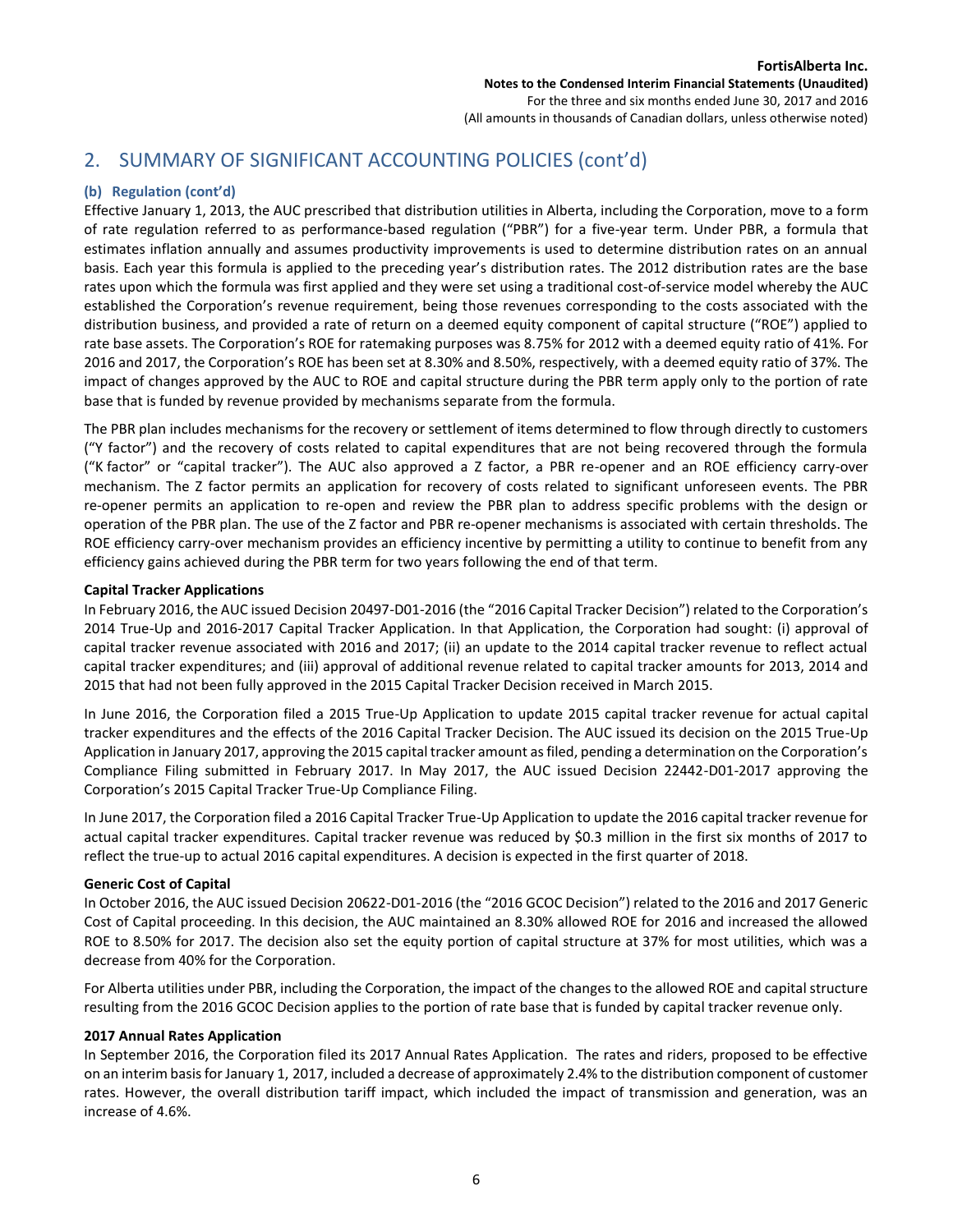#### **(b) Regulation (cont'd)**

#### **2017 Annual Rates Application (cont'd)**

The decrease in the distribution component of rates reflected: (i) a combined inflation and productivity factor (I-X) of negative 1.9%; (ii) a K factor placeholder of \$89.5 million that was 100% of the depreciation and return associated with the 2017 forecast capital tracker expenditures; (iii) a refund of \$13.1 million that was the difference between the 2013-2016 K factor amounts applied for or approved and the previous placeholder amounts; (iv) a refund of \$0.5 million of K factor carrying costs; and (v) a net collection of Y factor amounts of \$0.5 million. The refund of \$13.1 million was primarily due to the over collection of 2015 capital tracker revenue, as accounted for in the K factor deferrals on the balance sheets as at December 31, 2016 and 2015.

In December 2016, the Commission issued a decision approving the 2017 rates, options, and riders schedules, on an interim basis, effective January 1, 2017, with a rate mitigation measure for residential customers only. The Commission imposed this rate mitigation strategy until April 1, 2017 in order to partially offset the impact of the transmission and generation-related increase. The Corporation filed an application in February 2017 for revised residential distribution rates effective April 1, 2017, to give effect to the approved annual rate increases over the remaining nine months of 2017.

In March 2017, the Commission issued Decision 22415-D01-2017 approving the Corporation's 2017 PBR rates as filed on an interim basis until any required true-up amounts or placeholders are finalized by the Commission. The Corporation recorded a rate mitigation deferral at March 31, 2017 for revenues to be recovered from residential customers under these rates as of April 1, 2017.

#### **Electric Distribution System Purchases**

If the Corporation and a municipality or a Rural Electrification Association ("REA") come to an agreement to transfer electric distribution system assets to the Corporation, the transfer and purchase is subject to regulatory oversight. The municipality or REA is required to apply to the AUC to cease and discontinue its operations. Concurrently, the Corporation is required to apply to the AUC to alter its electric service area to include the electric service area of the municipality or REA, and obtain approval of the purchase price for the distribution system assets and the related rate treatment.

In 2015, the Corporation was granted AUC approval to, and did acquire, the electric distribution systems of Kingman REA Ltd. and VNM REA Ltd. for \$5.1 million and \$16.0 million, respectively. Subsequently, in 2016, upon request by the Office of the Utilities Consumer Advocate, the AUC initiated a review of its decisions regarding these acquisitions to confirm that the purchase prices paid by the Corporation were properly determined. While the scope of the proceeding, as established by the AUC, will not permit the withdrawal of the approval for the transfer of assets involved in the acquisitions, this proceeding may result in amounts other than the purchase prices paid being approved for recovery in the Corporation's rates. A decision on this matter is expected by the fourth quarter of 2017.

In July 2016, the Corporation and the Municipality of Crowsnest Pass ("CNP") agreed to the acquisition by the Corporation of CNP's electric distribution system for a proposed purchase price of \$3.7 million and filed the related Applications with the AUC. In December 2016, as a result of the AUC decision to review the purchase prices of the Kingman and VNM REA acquisitions, the AUC suspended its consideration of the acquisition of CNP until it issues a decision on the purchase prices of Kingman and VNM REAs. In the interim, the Corporation has an operating agreement with CNP to oversee and maintain its electric distribution system and has placed the proposed purchase price of \$3.7 million, plus GST, in trust, as disclosed in Note 2(d) to the 2016 audited annual financial statements. A decision on this matter is expected by the first quarter of 2018.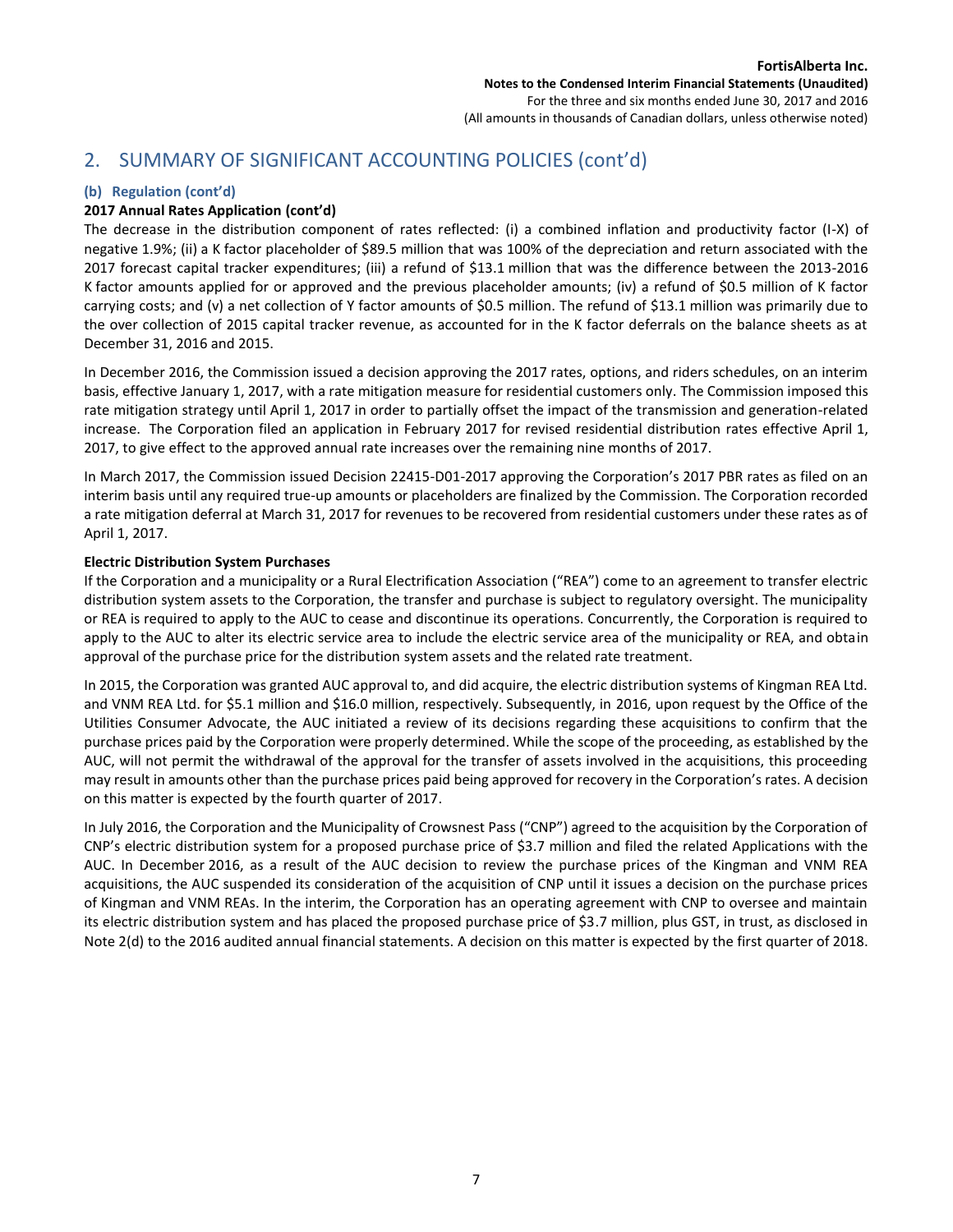#### **(c) Changes in Accounting Policies**

These unaudited condensed interim financial statements have been prepared following the same accounting policies as those used in preparing the Corporation's 2016 audited annual financial statements, except as follows.

Effective January 1, 2017, the Corporation adopted Accounting Standards Update ("ASU") 2017-04, Simplifying the Test for Goodwill Impairment. The amendments in this update simplify the subsequent measurement of goodwill by eliminating step two in the two-step goodwill impairment test. An entity will apply a one-step quantitative test and record the amount of goodwill impairment as the excess of a reporting unit's carrying amount over its fair value, not to exceed the total amount of goodwill allocated to the reporting unit. The new guidance does not amend the optional qualitative assessment of goodwill impairment. The above-noted ASU was applied prospectively and did not impact the Corporation's unaudited condensed interim financial statements for the six months ended June 30, 2017.

#### **(d) Future Accounting Pronouncements**

The Corporation considers the applicability and impact of all ASUs issued by FASB. The following updates have been issued by FASB, but have not yet been adopted by the Corporation. Any ASUs not included below were assessed and determined to be either not applicable to the Corporation or are not expected to have a material impact on the financial statements.

#### **Revenue from Contracts with Customers**

ASU No. 2014-09 was issued in May 2014 and the amendments in this update create Accounting Standards Codification ("ASC") Topic 606, Revenue from Contracts with Customers, and supersede the revenue recognition requirements in ASC Topic 605, Revenue Recognition, including most industry-specific revenue recognition guidance throughout the codification. This standard clarifies the principles for recognizing revenue and can be applied consistently across various transactions, industries and capital markets. In 2016 a number of additional ASUs were issued that clarify implementation guidance in ASC Topic 606. This standard, and all related ASUs, is effective for annual and interim periods beginning after December 15, 2017. Early adoption is permitted for annual and interim periods beginning after December 15, 2016. The Corporation has elected not to early adopt.

The new guidance permits two methods of adoption: (i) the full retrospective method, under which comparative periods would be restated, and the cumulative impact of applying the standard would be recognized as at January 1, 2017, the earliest period presented; and (ii) the modified retrospective method, under which comparative periods would not be restated and the cumulative impact of applying the standard would be recognized at the date of initial adoption, January 1, 2018. The Corporation expects to use the modified retrospective approach; however, it continues to monitor interpretative issues that remain outstanding. Any significant developments in interpretative issues could change the Corporation's expected method of adoption.

The majority of the Corporation's revenue is generated from the distribution of electricity to end-user customers based on published tariff rates, as approved by the regulator, and is considered to be in the scope of ASU No. 2014-09. The Corporation has assessed tariff revenue and expects that the adoption of this standard will not change the Corporation's accounting policy for recognizing tariff revenue and, therefore, will not have a material impact on earnings.

The Corporation continues to assess whether this standard will have an impact on its remaining revenue streams. The Corporation has not disclosed the expected impact of the adoption of this standard on its financial statements as it is not expected to be material. However, certain specific interpretative issues remain outstanding and the conclusions reached, if different than currently anticipated, could have a material impact on the Corporation's financial statements and related disclosures. The Corporation continues to closely monitor developments related to the new standard.

The adoption of this standard will impact the Corporation's revenue disclosures as revenue from contracts with customers is required to be reported separately from alternative revenue, which is outside the scope of ASC Topic 606. The Corporation is in the process of drafting these required disclosures.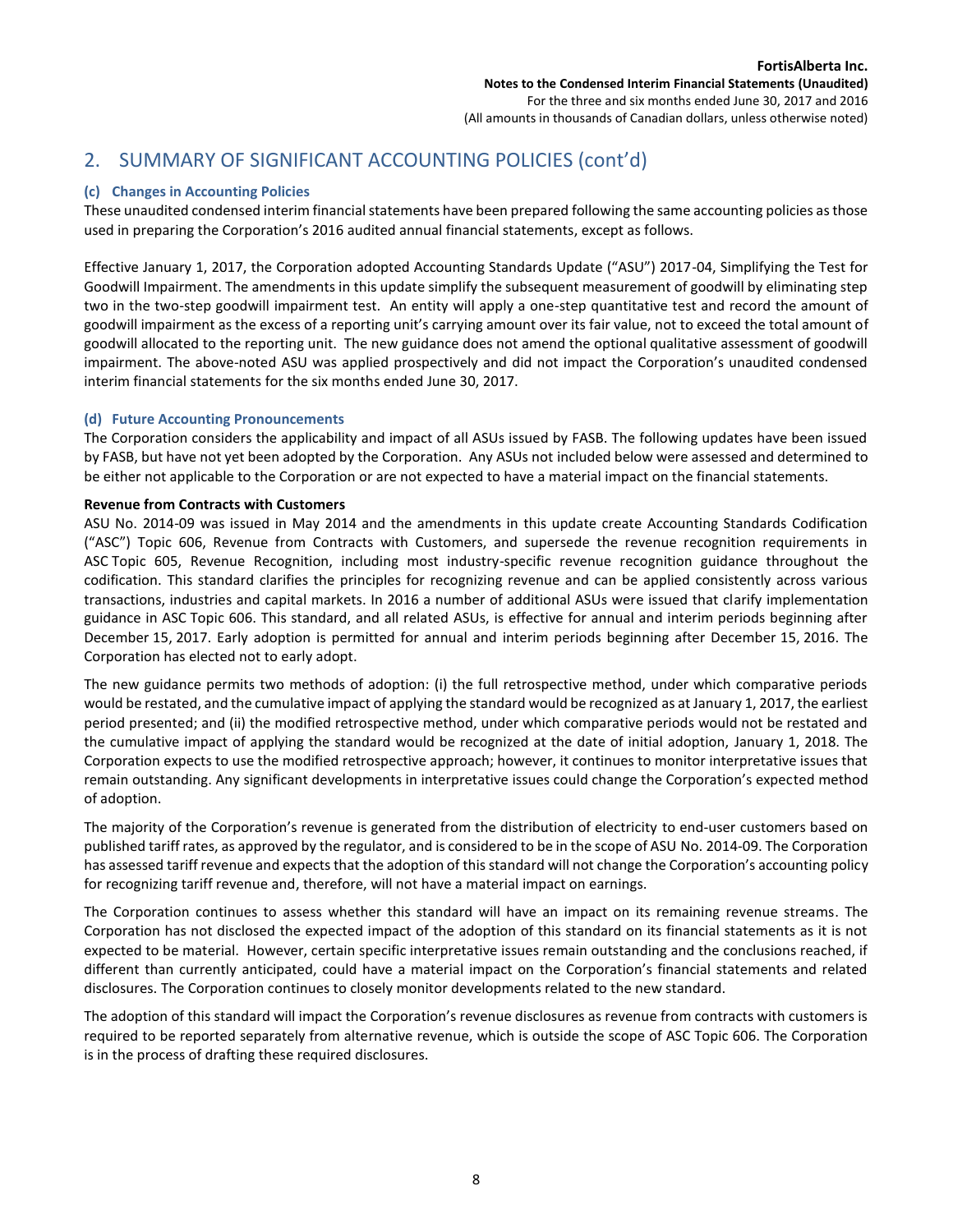#### **(d) Future Accounting Pronouncements (cont'd)**

#### **Revenue from Contracts with Customers (cont'd)**

As part of its effort to adopt the new revenue recognition standard, the Corporation is monitoring its adoption process under its existing internal controls over financial reporting ("ICFR"), including accounting processes and the gathering and evaluation of information used in assessing the required disclosures. As the implementation process continues, the Corporation will assess any necessary changes to ICFR.

#### **Leases**

ASU No. 2016-02 was issued in February 2016 and the amendments in this update create ASC Topic 842, *Leases*, and supersede lease requirements in ASC Topic 840, *Leases*. The main provision of ASC Topic 842 is the recognition of lease assets and lease liabilities on the balance sheet by lessees for those leases that were previously classified as operating leases. For operating leases, a lessee is required to do the following: (i) recognize a right-of-use asset and a lease liability, initially measured at the present value of the lease payments, on the balance sheet; (ii) recognize a single lease cost, calculated so that the cost of the lease is allocated over the lease term on a generally straight-line basis; and (iii) classify all cash payments within operating activities in the statement of cash flows. These amendments also require qualitative disclosures along with specific quantitative disclosures. This update is effective for annual and interim periods beginning after December 15, 2018 and is to be applied using a modified retrospective approach with practical expedient options. Early adoption is permitted. The Corporation is assessing the impact that the adoption of this update will have on its financial statements and related disclosures.

#### **Measurement of Credit Losses on Financial Instruments**

ASU No. 2016-13, *Measurement of Credit Losses on Financial Instruments*, was issued in June 2016 and the amendments in this update require entities to use an expected credit loss methodology and to consider a broader range of reasonable and supportable information to inform credit loss estimates. This update is effective for annual and interim periods beginning after December 15, 2019 and is to be applied on a modified retrospective basis. Early adoption is permitted for annual and interim periods beginning after December 15, 2018. The Corporation is assessing the impact that the adoption of this update will have on its financial statements and related disclosures.

#### **Improving the Presentation of Net Periodic Pension Cost and Net Periodic Postretirement Benefit Cost**

ASU No. 2017-07, *Improving the Presentation of Net Periodic Pension Cost and Net Periodic Postretirement Benefit Cost*, was issued in March 2017 and the amendments in this update require that an employer disaggregate the current service costs component of net benefit cost and present it in the same statement of earnings line item(s) as other employee compensation costs arising from services rendered. The other components of net benefit cost are required to be presented separately from the service cost component and outside of operating income. Additionally, the amendments allow only the service cost component to be eligible for capitalization when applicable. This update is effective for annual and interim periods beginning after December 15, 2017. Early adoption is permitted. The amendments in this update should be applied retrospectively for the presentation of the net periodic benefit costs and prospectively, on and after the effective date, for the capitalization in assets of only the service cost component of net periodic benefit costs. The Corporation is assessing the impact that the adoption of this update will have on its financial statements and related disclosures.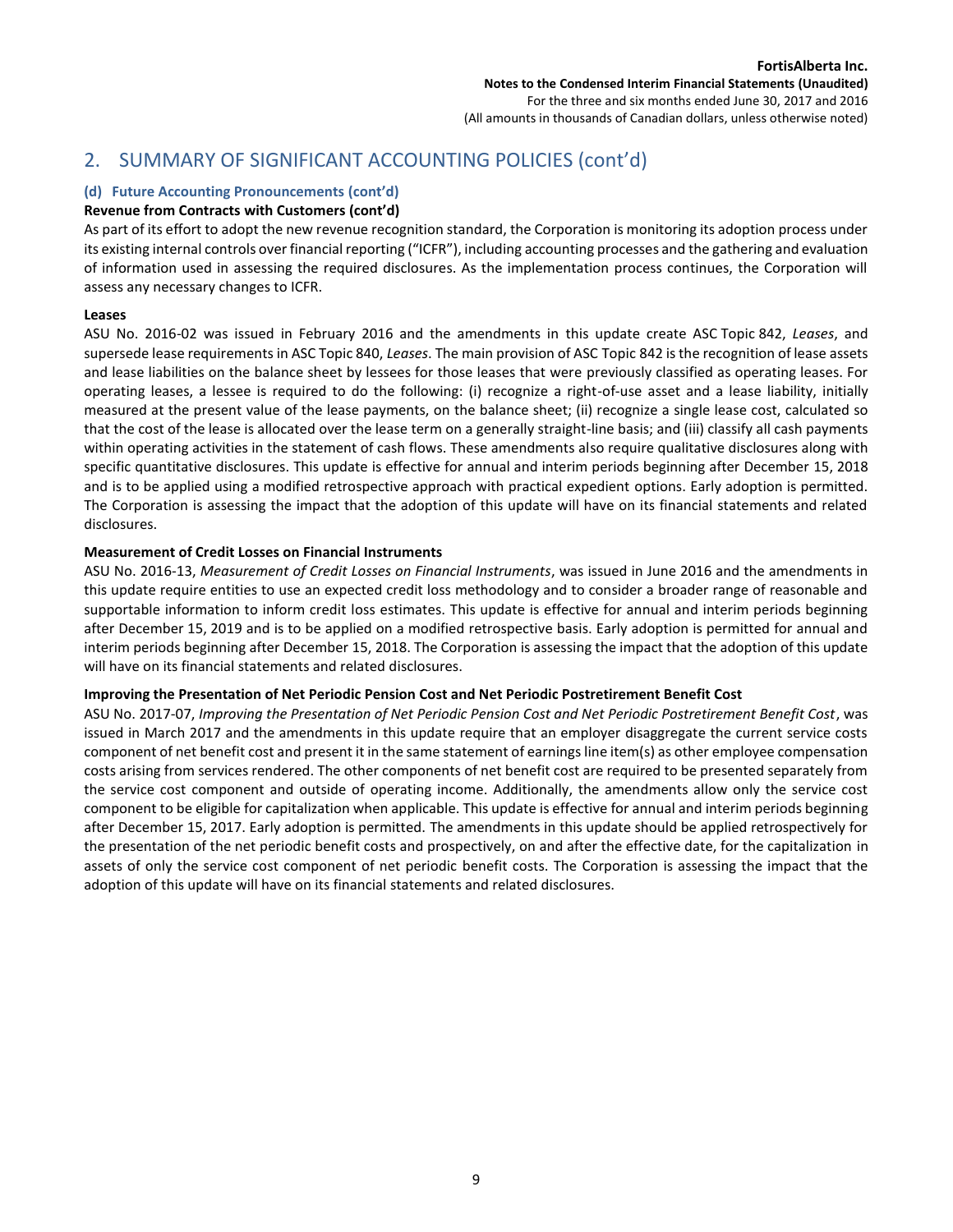## 3. REGULATORY ASSETS AND LIABILITIES

Based on previous, existing or expected AUC decisions, the Corporation has recorded the following amounts that are expected to be recovered from, or refunded to, customers in future periods.

| <b>Regulatory assets</b>                              | <b>June 30,</b> | December 31,    |
|-------------------------------------------------------|-----------------|-----------------|
|                                                       | 2017            | 2016            |
| Deferred income tax                                   | '\$,<br>274,951 | l \$<br>257,165 |
| Deferred overhead                                     | 84,690          | 78,348          |
| Alberta Electric System Operator charges deferral (i) | 8,068           |                 |
| Regulatory defined benefit pension deferrals          | 3,903           | 4,084           |
| Rate mitigation deferral (ii)                         | 1,824           |                 |
| Y factor deferrals                                    | 1,091           |                 |
| A1 rider deferral                                     | 696             | 696             |
| K factor deferrals                                    | 153             | 306             |
| <b>Total regulatory assets</b>                        | 375,376         | 340,599         |
| Less: current portion                                 | 11,972          | 854             |
| Long-term regulatory assets                           | 363,404         | l \$<br>339,745 |

| <b>Regulatory liabilities</b>                          | <b>June 30,</b> |    | December 31, |
|--------------------------------------------------------|-----------------|----|--------------|
|                                                        | 2017            |    | 2016         |
| Non-asset retirement obligation removal cost provision | 379,346         | -Ś | 372,168      |
| Alberta Electric System Operator charges deferral (i)  | 32,597          |    | 36,956       |
| K factor deferrals                                     | 20,183          |    | 26,193       |
| Y factor deferrals                                     | 1,282           |    | 1,181        |
| A1 rider deferral                                      | 51              |    | 1,671        |
| <b>Total regulatory liabilities</b>                    | 433,459         |    | 438,169      |
| Less: current portion                                  | 34,283          |    | 26,136       |
| Long-term regulatory liabilities                       | 399,176         |    | 412.033      |

#### **(i) Alberta Electric System Operator charges deferral**

These balances represent revenue collected in excess of expenses incurred for various items, such as transmission costs incurred and flowed through to customers, that are expected to be refunded in future customer rates. To the extent that the amount of actual costs incurred exceeds revenue collected in rates for these items, the excess is deferred as a regulatory asset to be collected in future rates. As at June 30, 2017, the regulatory asset primarily represented the under collection of the Alberta Electric System Operator ("AESO") charges deferral account for 2017 and the regulatory liability primarily represented the over collection of the AESO charges deferral account for 2016.

#### **(ii) Rate mitigation deferral**

This balance represents the deferral of revenue associated with the AUC's approved rate mitigation measures for residential customers as discussed in Note 2(b) above. The rate mitigation deferral balance is expected to be collected from customers over the remaining six months of 2017.

A detailed description of the nature of the Corporation's other regulatory assets and liabilities was provided in Note 4 of the Corporation's 2016 audited annual financial statements.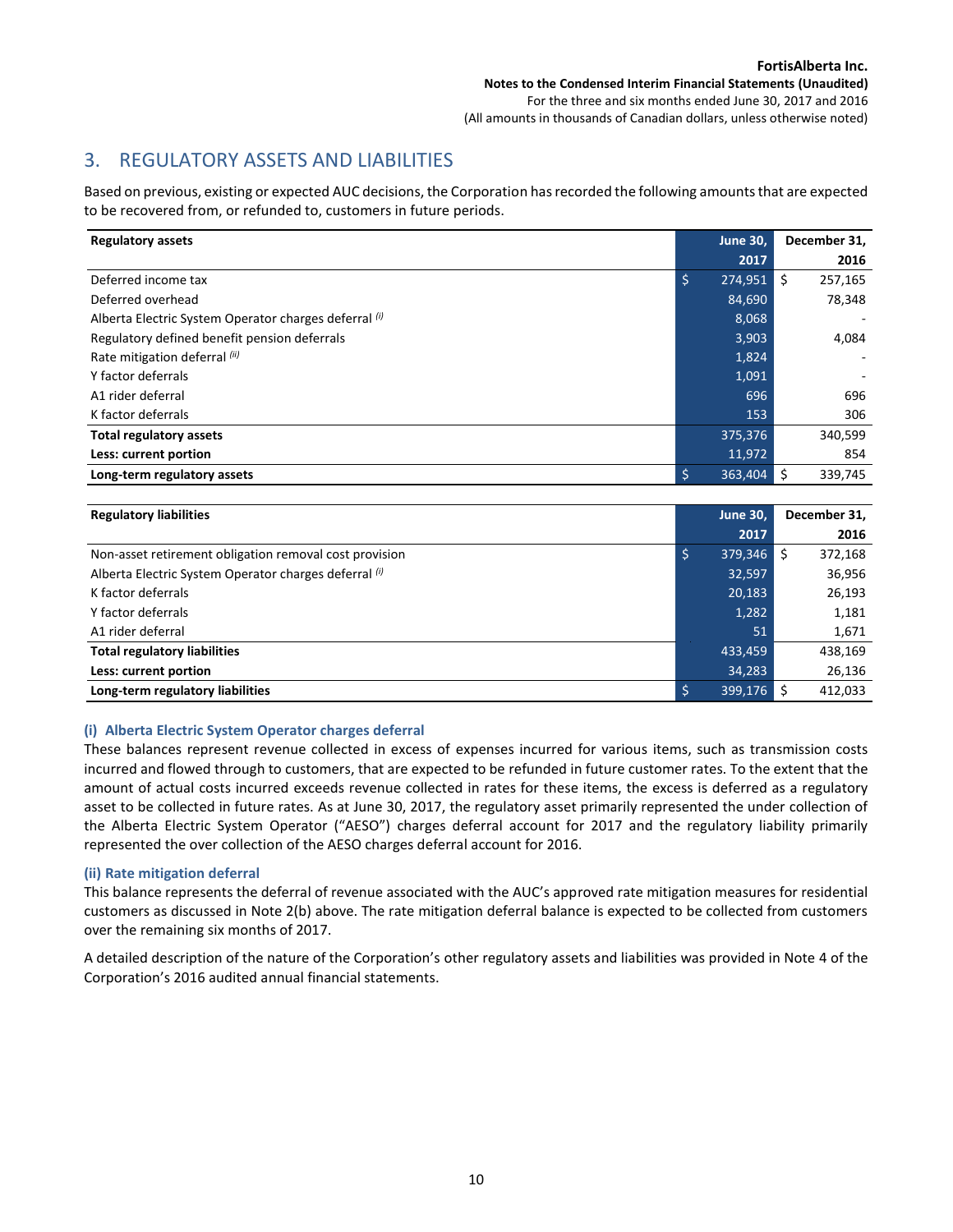## 4. EMPLOYEE FUTURE BENEFITS

#### **Costs Recognized**

For defined benefit pension plans, the difference between the expense recognized under US GAAP and that recovered in current rates is subject to deferral treatment and is expected to be recovered or refunded in future rates. For the other post-employment benefit ("OPEB") plan, the difference between the expense recognized under US GAAP and that recovered in current rates is not subject to deferral treatment.

#### **Components of Net Periodic Costs**

|                                                     |       | <b>Defined Benefit Pension Plans</b> |            | <b>OPEB Plan</b> |
|-----------------------------------------------------|-------|--------------------------------------|------------|------------------|
| Three months ended June 30                          | 2017  | 2016                                 | 2017       | 2016             |
| Service cost                                        | 167   | \$<br>93                             | 96<br>l \$ | Ś<br>161         |
| Interest cost                                       | 403   | 411                                  | 74         | 98               |
| Expected return on plan assets                      | (215) | (223)                                |            |                  |
| Amortizations:                                      |       |                                      |            |                  |
| Past service cost                                   |       |                                      | 64         | 64               |
| Actuarial loss (gain)                               | 293   | 59                                   | (39)       |                  |
| Net benefit cost recognized                         | 648   | 340                                  | 195        | 323              |
| Regulatory adjustments                              | (256) | 184                                  |            |                  |
| Net benefit cost recognized in financial statements | 392   | 524                                  | 195        | 323              |
| Defined contribution cost                           | 2,124 | 2,031                                | ٠          |                  |
| Total employee future benefit cost                  | 2,516 | $2,555$ \$<br>IS.                    | 195        | 323<br>l S       |

#### **Components of Net Periodic Costs (cont'd)**

|                                                     | <b>Defined Benefit Pension Plans</b> |       |                   |                                 |      | <b>OPEB Plan</b> |
|-----------------------------------------------------|--------------------------------------|-------|-------------------|---------------------------------|------|------------------|
| Six months ended June 30                            |                                      | 2017  | 2016              |                                 | 2017 | 2016             |
| Service cost                                        |                                      | 334   | l ś               | $185 \overline{\smash{\big)} }$ | 191  | l ś<br>323       |
| Interest cost                                       |                                      | 806   | 822               |                                 | 149  | 196              |
| Expected return on plan assets                      |                                      | (431) | (446)             |                                 | ۰    |                  |
| Amortizations:                                      |                                      |       |                   |                                 |      |                  |
| Past service cost                                   |                                      |       |                   |                                 | 127  | 127              |
| Actuarial loss (gain)                               |                                      | 587   | 119               |                                 | (78) |                  |
| Net benefit cost recognized                         |                                      | 1,296 | 680               |                                 | 389  | 646              |
| Regulatory adjustments                              |                                      | (406) | 256               |                                 |      |                  |
| Net benefit cost recognized in financial statements |                                      | 890   | 936               |                                 | 389  | 646              |
| Defined contribution cost                           |                                      | 5,360 | 5,064             |                                 | ٠    |                  |
| Total employee future benefit cost                  |                                      | 6,250 | $6,000$ \$<br>IS. |                                 | 389  | 646<br>l S       |

#### **Pension Plan Contributions**

The Corporation made total contributions to the defined benefit retirement plan of \$0.4 million and \$0.9 million for the three and six months ended June 30, 2017, respectively. Minimum funding contributions of approximately \$1.8 million will be made towards the defined benefit pension plan and contributions of \$0.8 million toward the OPEB plan in 2017.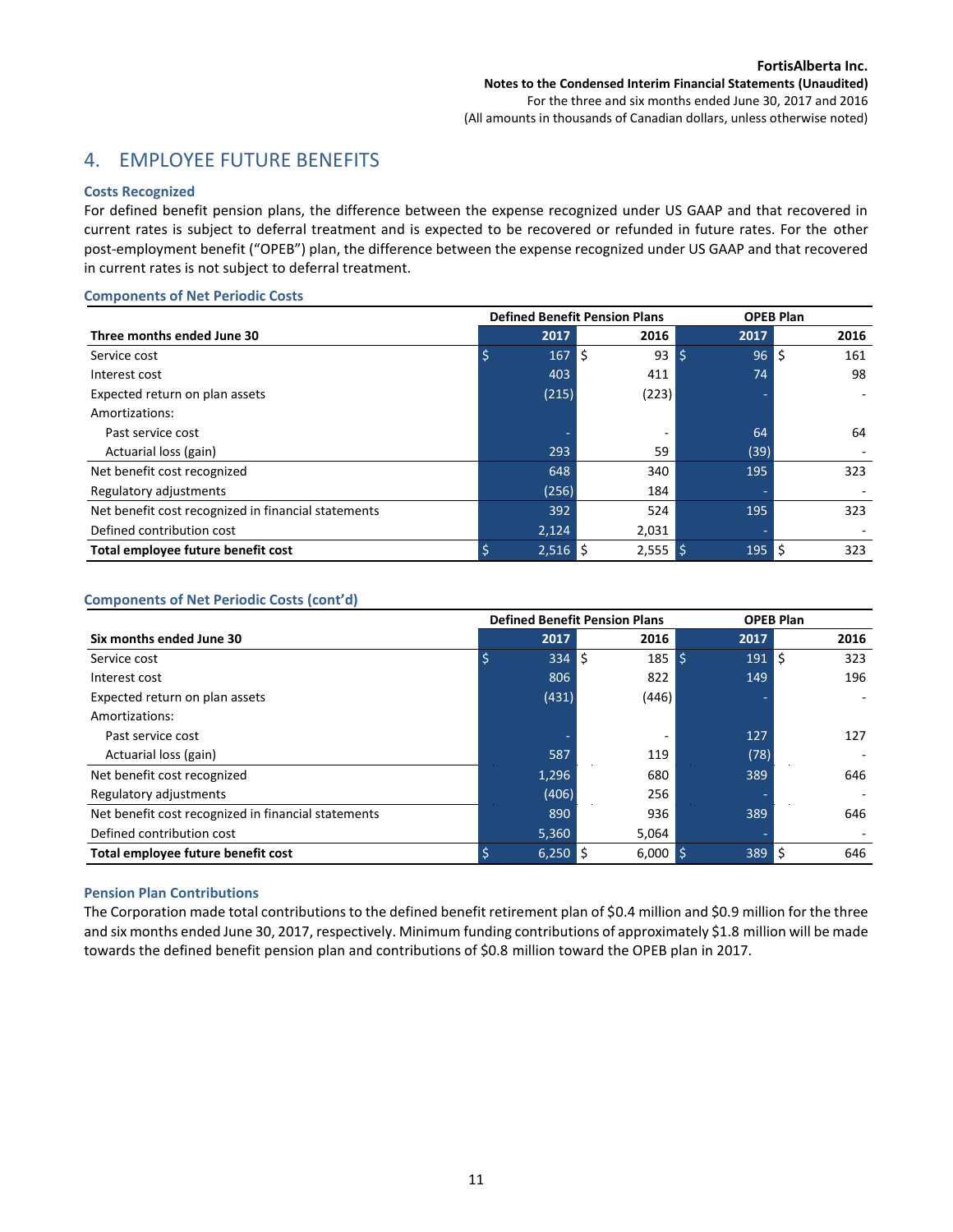## 5. FAIR VALUE MEASUREMENTS

Fair value is the price that would be received to sell an asset or paid to transfer a liability in an orderly transaction between market participants at the measurement date. A fair value measurement is required to reflect the assumptions that market participants would use in pricing a financial asset or financial liability based on the best available information. These assumptions include the risks inherent in a particular valuation technique, such as a pricing model, and the risks inherent in the inputs to the model. A fair value hierarchy exists which prioritizes the inputs used to measure fair value.

The three levels of the fair value hierarchy are defined as follows:

- Level 1: Fair value determined using unadjusted quoted prices in active markets;
- Level 2: Fair value determined using pricing inputs that are observable; and
- Level 3: Fair value determined using unobservable inputs only when relevant observable inputs are not available.

The fair values of the Corporation's financial instruments reflect a point-in-time estimate based on current and relevant market information about the instruments as at the balance sheet dates. The estimates cannot be determined with precision as they involve uncertainties and matters of judgment; therefore, they may not be relevant in predicting the Corporation's future earnings or cash flows.

The following table represents the fair value measurements of the Corporation's financial instruments:

| Long-term debt                | <b>June 30,</b> | December 31, |
|-------------------------------|-----------------|--------------|
|                               | 2017            | 2016         |
| Fair value $(1)$              | 2,238,853       | 2,117,122    |
| Carrying value <sup>(2)</sup> | 1,833,609       | 1,833,594    |

*(1) The fair value of the long-term debt was estimated using level 2 inputs based on the indicative prices for the same or similarly rated issues for debt of the same remaining maturities.*

*(2) Carrying value is presented gross of debt issuance costs of \$13,905 (December 31, 2016 - \$14,116).*

The carrying value of financial instruments included in current assets, long-term other assets, short-term borrowings and current liabilities on the balance sheet approximate their fair value, which reflects the short-term maturity, normal trade credit terms and/or nature of these financial instruments.

## 6. FINANCIAL RISK MANAGEMENT

Exposure to credit risk, interest rate risk and liquidity risk arises in the normal course of the Corporation's business.

#### **Credit Risk**

The Corporation has a concentration of credit risk as a result of its distribution service billings being to a relatively small group of retailers, or counterparties. Counterparty credit risk is the financial risk associated with the non-performance of contractual obligations by counterparties. The Corporation extends credit to select counterparties in the normal course of business.

The Corporation monitors its credit exposure in accordance with the Terms and Conditions of Distribution Access Service as approved by the AUC. The following table provides information on the counterparties that the Corporation extends credit to with respect to its distribution tariff billings as at June 30, 2017.

| <b>Credit Rating</b>    | <b>Number of Counterparties</b><br><b>Gross Exposure</b> |  |            |  | <b>Net Exposure</b> |
|-------------------------|----------------------------------------------------------|--|------------|--|---------------------|
| AAA to AA (low)         | $2^{\circ}$                                              |  | $1,551$ \$ |  |                     |
| A (high) to A (low)     | 8                                                        |  | 37,363     |  |                     |
| BBB (high) to BBB (low) | 9                                                        |  | 13,054     |  |                     |
| Not rated               | 35                                                       |  | 77.134     |  | 1,259               |
| <b>Total</b>            | 54                                                       |  | 129,102    |  | 1,259               |

Gross exposure represents the projected value of retailer billings over a 37-day period. The Corporation is required to minimize its net exposure to retailer billings by obtaining an acceptable form of prudential, which includes a cash deposit, bond, letter of credit, an investment grade credit rating from a major rating agency, or a financial guarantee from an entity with an investment grade credit rating.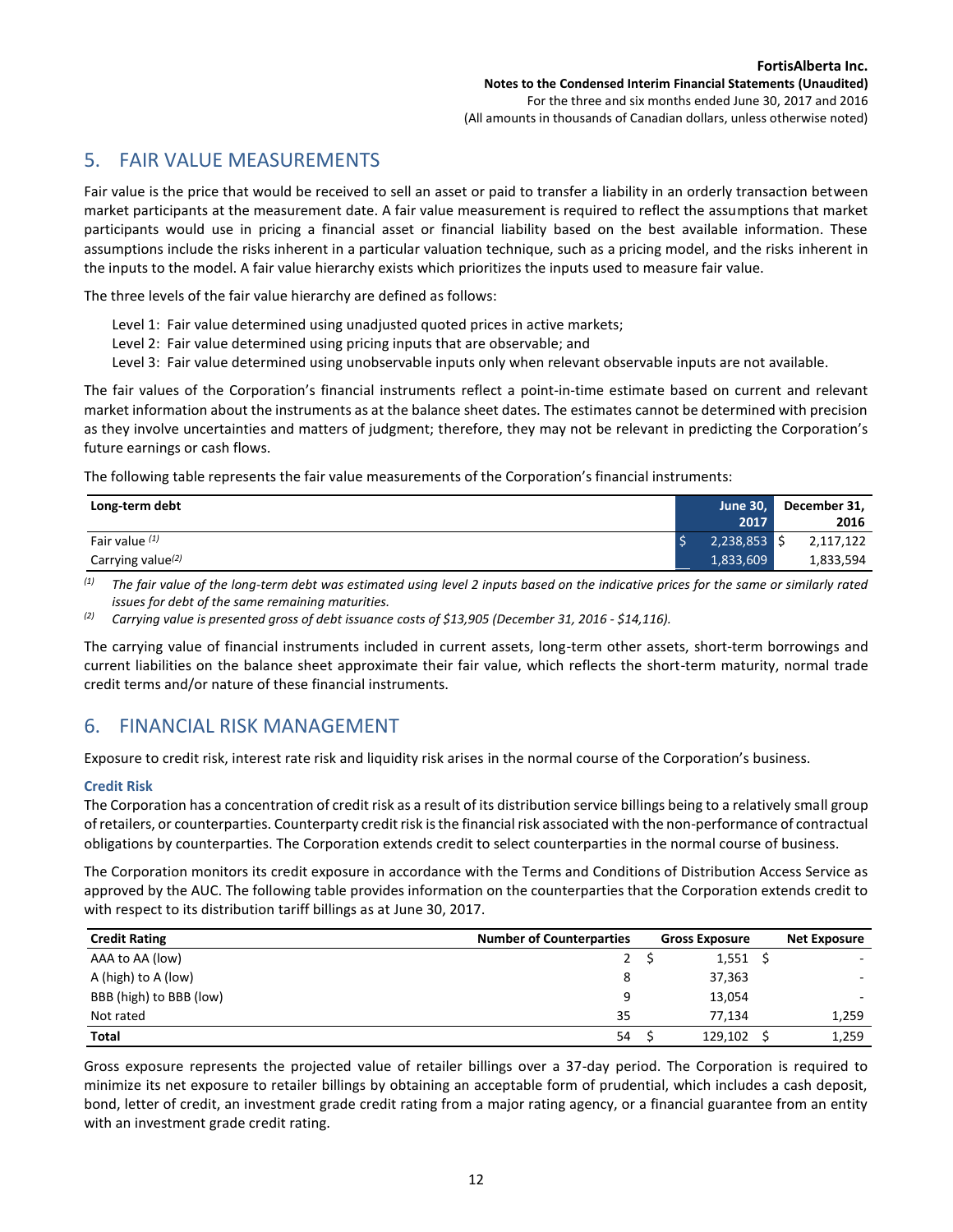## 6. FINANCIAL RISK MANAGEMENT (cont'd)

#### **Credit Risk (cont'd)**

Retailers with investment grade credit ratings have the net exposure shown as nil since the credit rating serves to reduce the amount of prudential. For retailers that do not have an investment grade credit rating, the net exposure is calculated as the projected value of billings over a 37-day period less the prudential held by the Corporation. The Corporation assesses nonretailer billings on an individual basis for collectability and these billings are not subject to obtaining prudential.

#### **Interest Rate Risk**

Interest rate risk is the financial risk that the fair value or future cash flows of a financial instrument will fluctuate because of changes in market interest rates. The Corporation's debentures bear fixed interest expense that is recovered in current distribution rates, thereby minimizing cash flow variability due to interest rate exposures. Any new issues of fixed rate debentures by the Corporation within the five-year PBR term would be exposed to cash flow variability to the extent that the inflation and productivity factor of the PBR formula may not fully provide for the interest expense. The fair value of the Corporation's fixed rate debentures fluctuates as market interest rates change; however, the Corporation plans to hold these debentures until maturity thereby mitigating the risk of these fluctuations. The drawings under the Corporation's committed credit facilities are at current market short-term interest rates, exposing the Corporation to some cash flow risk, but minimal fluctuations in fair value.

The Corporation's committed credit facilities have interest rate and fee components that are sensitive to the Corporation's credit ratings. The Corporation is rated by DBRS and Standard and Poor's ("S&P") and a change in rating by either of these rating agencies could potentially increase or decrease the interest expense of the Corporation. As at June 30, 2017, the Corporation's debentures were rated by DBRS at A (low) and by S&P at A-.

#### **Liquidity Risk**

Liquidity risk is the financial risk that the Corporation will encounter challenges in meeting obligations associated with financial liabilities. The Corporation anticipates it will be able to meet interest payments on outstanding indebtedness from internally generated funds but expects to rely upon the proceeds of new indebtedness to meet the principal obligations when due. The number of years to maturity of the principal outstanding and interest payments on the Corporation's long-term debt as at December 31, 2016 were summarized in Note 17 of the Corporation's 2016 audited annual financial statements.

The Corporation's financial position could be adversely affected if it fails to arrange sufficient and cost-effective financing to fund, among other things, capital expenditures and the repayment of maturing debt. The ability to arrange sufficient and cost-effective financing is subject to numerous factors, including the results of operations and financial position of the Corporation, conditions in the capital and bank credit markets, ratings assigned by rating agencies, and general economic conditions. To mitigate this risk, the Corporation has a \$250.0 million unsecured committed credit facility to support shortterm financing of capital expenditures and seasonal working capital requirements. As at June 30, 2017, the Corporation had \$95.0 million drawings on this facility (December 31, 2016 - \$nil).

## 7. COMMITMENTS AND CONTINGENCIES

A detailed description of the nature of the Corporation's commitments and contingencies was provided in Note 17 of the Corporation's 2016 audited annual financial statements. There have been no material changes to the nature or amounts of these items.